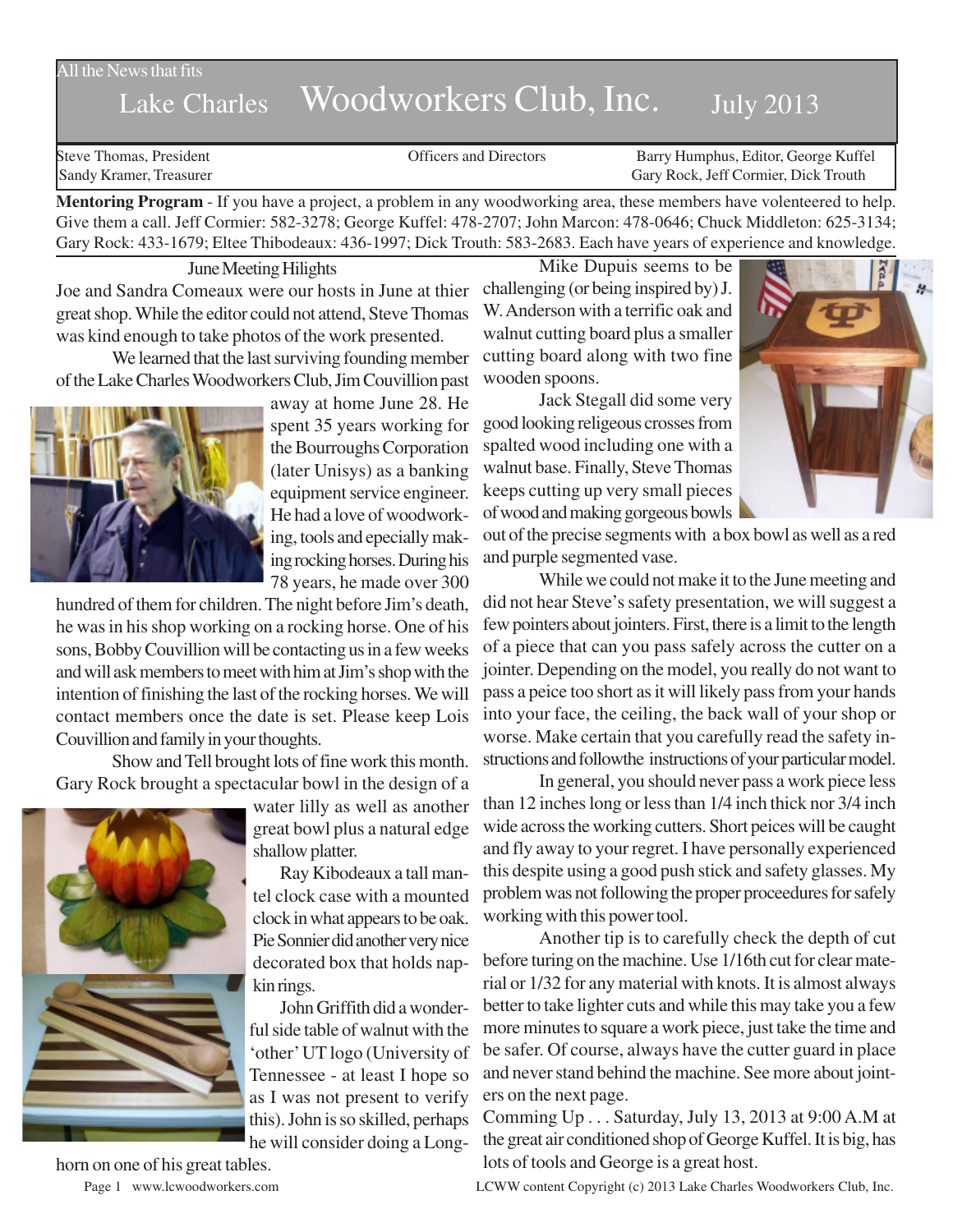### Master Your Jointer

The jointer does one important thing well. It creates a perfectly flat surface, either on the face of a board, or on the edge (with the face of the board riding against the jointer's fence). When milling rough lumber, the jointer represents the first step, producing one flat face and one straight edge for reference. The board can then move to a planer for thicknessing and the tablesaw to be cut to final width.

To work properly the outfeed table should be set at the exact same height as the blades. The position of the infeed table determines the depth of cut, and multiple passes can be taken to produce a completely flattened surface.

Many woodworking projects require the ability to render a perfectly square edge on a board. There are many ways to perform this task, but nothing matches the performance, precision and repeatability delivered by the motorized jointer. In fact for a small project, there is nothing better than a hand plane or two.

Getting the jointer to deliver its potential is not particularly difficult but, like most things, it requires proper procedure which can be broken down into a few simple but important guidelines. Do it right, and you will be rewarded with a lifetime of better joints. On the other hand, glossing over these techniques can lead to frustration, or worse, serious problems in your projects.

Understanding the jointer that you are working with is critical. Most jointers provide some convenient features that help make the jointing process more predictable. Be sure that you know how to properly adjust the fence, set the depth of cut, changing blades, tension the drive belt, etc. The more familiar you are with the jointer, the more capable you will be of using it properly.

A properly tuned jointer is critical. Use the best straight edge that you may have to ensure that both the infeed and outfeed tables are set as perfectly coplanar (parallel) as you can achieve. Refer to your owner's manual to guide you through any adjustments if necessary.

Set the fence to a perfectly square position using a machinists' square or digital angle gauge. Without a square fence a jointer will simply drive you nuts, and will not be worth the footprint that it consumes in your shop.

Your jointer's capacity boundaries will be limited by the length and width of its beds. For safety reasons you need to set a lower limit on the size of board you will run through the jointer. Check your jointer's manual for specifics, but in most cases the smallest recommended piece will be in the range of ½" thick x 2" wide x 12" long. Don't allow yourself to give in to the temptation of milling smaller stock. In fact, see our safety suggestions on the previous page.

The upper limits of what your jointer can handle is more of a quality than a safety issue. My suggestion here is to limit the length of board to no more than twice the length of your infeed table. A quick test for this is to set the board on the infeed table and if it balances you should be able to achieve a straight edge with proper technique. If you run into a situation where you need to joint a board longer than your jointer is capable of, I suggest using a router and straight edge, which is tedious but works very well. I am not a fan of trying to configure auxiliary infeed/outfeed tables for a jointer as it is difficult to consistently produce good results.

Set the depth of cut so that it makes noticeable progress with each pass but does not burden the motor. You should normally set the depth of cut on my jointer to approximately 1/32", and commonly need to make two passes to remove enough stock to produce a perfectly square edge. I would suggest take a very conservative approach and not distress the machine, as the additional time investment is minimal and you will find that you get a better result with more light passes than with one heavy pass.

The direction that grain is running in your stock can affect the surface quality of your jointed edge. The result can range from virtually no effect to dramatic, depending on wood species, sharpness of knives, depth of cut and feed rate. I generally don't bother reading the grain for edge jointing unless I am encountering a problem or a knot because most of the time when I am edge jointing the surface will not be exposed in the finished project.

But if you experience chatter or tearout as you are jointing, it is important to understand how to read the grain to minimize or eliminate the effect.

To do so, determine the general direction of the grain on your piece, and think about the grain extended past the edge of the board in the form of hair on a dog. When you pet a cat (or dog), you always want to stroke in the direction that the hair is running, that is from front to back. When jointing a board you want to have the grain direction at the edge pointing toward the tail end of the board as it moves through the jointer.

Before edge jointing, face joint your stock so that you have a flat face to place against the jointers fence as you edge joint. Skipping this stop can lead to both quality and safety issues.

After you face joint you should determine which edge to joint unless both will be jointed. If only jointing one, I suggest that you choose to place the concave edge down on the jointer bed as this forces a constant reference surface

Continued on the next page . . .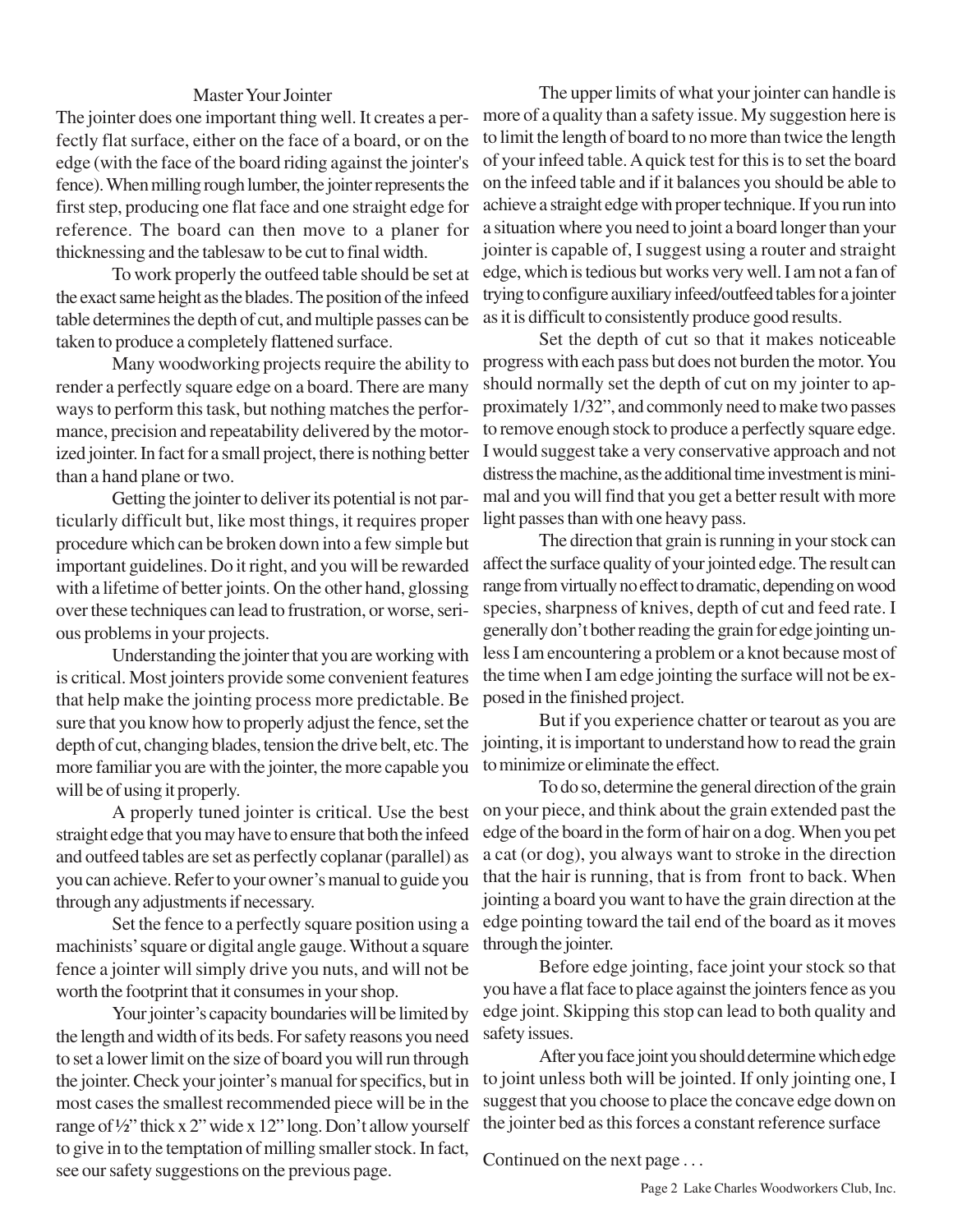## Jointers Contined From Page 2

that is defined by the two end points. The downside of this approach is that if the board's crook is too severe it can tip the leading edge of the board into the cutterhead causing the board to be stopped abruptly by the outfeed table or causing snipe to occur. This is a serious safety concern as well asof course a quality issue. When you have severe crook to contend with you need to follow the next steps prior to continuing with your jointer.

If a board has too much crook to it to allow for safe jointing, use a straight edge to draw a straight line that removes the minimize amount of stock necessary to establish a straight edge. You need to start with a 1/32 inch cut just to make it safe. Once you do a pass at 1/32 inch cut, proceed with a deeper cut as needed.

Then cut to the line as closely as possible using a band saw, creating an edge that will be safe to run through the jointer. Then return to the jointer to perfect the edge.

Even though you have squared up your fence, assume that it isn't perfect. When jointing multiple boards to form a panel, a small deviation from square can have a compounding effect and cause real problems with your glue-up. To prevent this, arrange the boards for your panel based upon best appearance, and then mark the tops of every other board indicating the face that will ride against the fence. Then flip the non-marked boards and mark the other side. When you take the stock to the jointer remember to always place the marked face against the fence and you will produce complementary angles at glue-up time. To get a perfectly flat glue-up you don't need to mate two 90 degree angles, you simply need two angles that add up to 180 degrees. Therefore, 92+88 works as well as 90+90.

Start by placing your board against the fence with the desired edge on the table. This is a good time to double check that the board sits flat against the fence and does not appear to be twisted.

With your left hand on the top edge near the front of the board, maintain pressure both downward and toward the fence. Don't overdo it with the down pressure. The goal is not to flex the board flat, but rather to simply control it as it passes the cutterhead. Pushing down too aggressively will distort the board, resulting in a concave edge when you have completed the pass.

Page 3 Lake Charles Woodworkers Club, Inc. As your left hand passes over the cutterhead, lock it into position a few inches past the cutterhead. You have now changed from using the infeed table to the outfeed table as your reference surface. This transition should be smooth, and this is where many jointing procedure problems occur. After making this transition the left hand should remain in the same

position for the duration of the cut, maintaining both downward pressure as well as holding the board firmly against the fence.

At this time your right hand should continue with steady feed pressure as well as pressure toward the fence. Maintain a steady feed rate. Listen to the machine and don't bog it down. Feeding stock too quickly can also result in a rippled surface finish. If you are more comfortable feeding the stock using a push block, feel free to do so, especially for narrower stock.

Producing a seamless glue joint doesn't have to be a daunting task. Following these simple procedures will enable you to consistently produce perfect edges on your boards, eliminating frustration and quality problems in your projects. Barry Humphus.



Steve Thomas Jack Stegall



Pie Sonnie



Gary Rock



Ray Kibodeaux